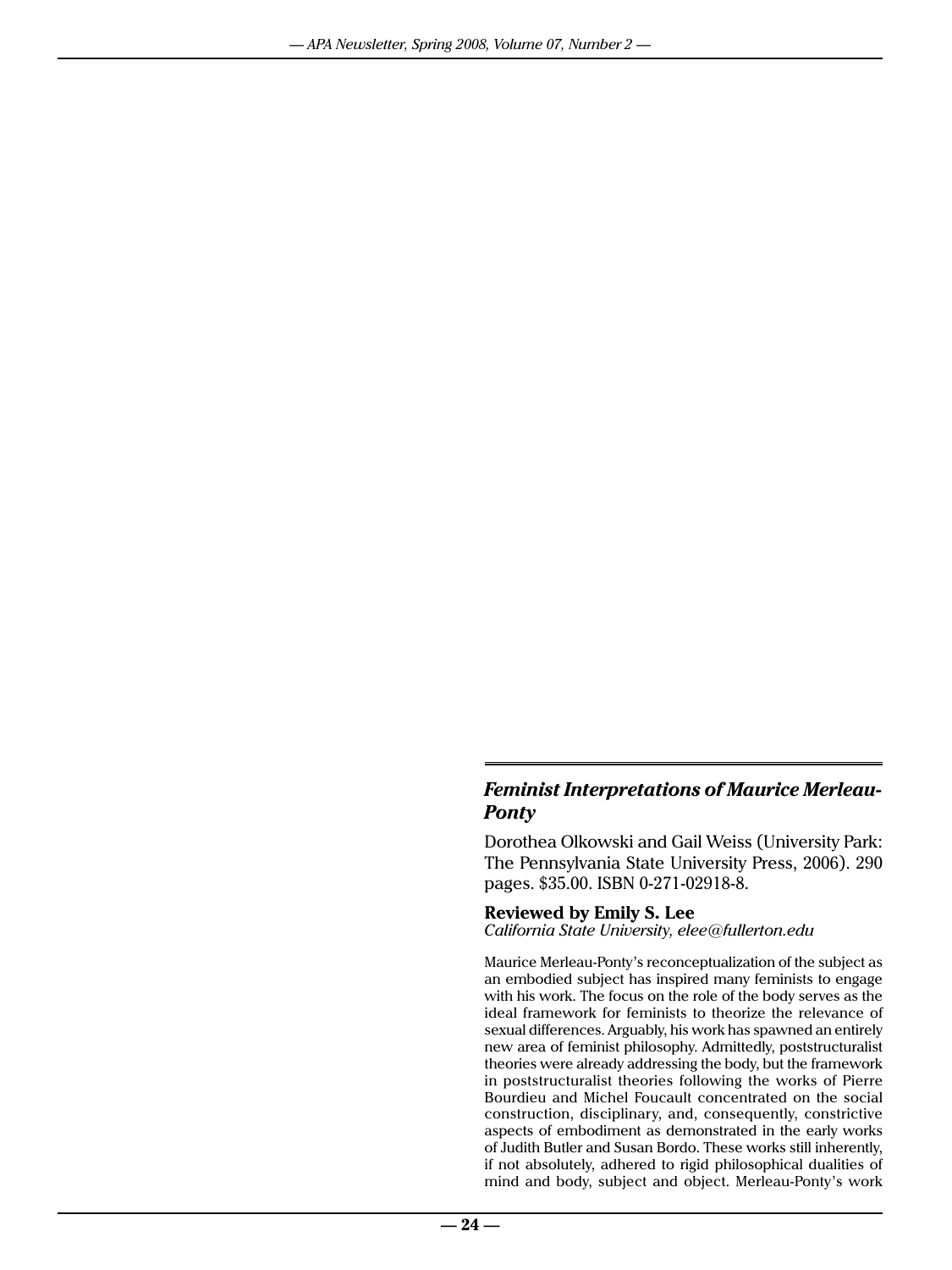inspires phenomenological explorations that theorize the body as integrally related to subjectivity and engagement with the world, challenging feminists to creatively reconceptualize being in the world.

*Feminist Interpretations of Maurice Merleau-Ponty*, edited by Dorothea Olkowski and Gail Weiss, is a collection of more recent engagements with the work of Merleau-Ponty. Through many original and a few reprinted pieces, this collection demonstrates that there still remains much to explore and develop with and against Merleau-Ponty's corpus. As a collection of more recent works, some familiarity with Merleau-Ponty's work and the initial feminist engagements with his work (i.e., the critical writings of Butler and Luce Irigaray as well as the early explorative essays by Iris Marion Young) should prove helpful for a thorough appreciation of the force of these articles. Clearly, the audience for this anthology is not comprised of students in an introductory class on phenomenology and the body, or of feminist interpretations of Merleau-Ponty's work, nor of philosophers beginning to familiarize themselves with this area of philosophy.

The anthology does not place the twelve articles under any subheadings; I take the liberty of making the following groups. Sonia Kruks and Beata Stawarska's articles address the role of anonymity or generality in perception and one's being in the world in Merleau-Ponty's work. Interestingly, the two refer to this anonymity and reach completely opposite conclusions as to whether such anonymity makes seeing difference possible. Kruks believes the anonymity makes seeing difference possible, whereas Stawarska (consistent with Shannon Sullivan's criticism of Merleau-Ponty's work) argues that such anonymity obfuscates the possibility of seeing difference. Jorella Andrews and David Brubaker explore how ethics might develop within Merleau-Ponty's work through the ethics of ambiguity and the ethics of care, respectively. Three articles by Judith Butler, Vicki Kirby, and Ann Murphy defend Merleau-Ponty's work from Irigaray's criticisms in her book *An Ethics of Sexual Difference*. Johanna Oksala's article defends Merleau-Ponty's work from Butler's early searing criticism in her article, "Sexual Ideology and Phenomenological Description." The remaining articles seem to be in categories unto themselves. Dorothea Olkowski's article critically addresses Merleau-Ponty's earlier works on child psychology. The remaining three articles by Helen Fielding, Gail Weiss, and Laura Doyle develop and apply Merleau-Ponty's work into relatively new subject areas: the perception of color, the cityscape, and the prison cells of torture survivors.

The articles in the anthology range from being primarily impressionistic to sustaining systematic arguments. An excellent article and an example of a sustained argument is Judith Butler's "Sexual Difference as a Question of Ethics: Alterities of the Flesh in Irigaray and Merleau-Ponty." I have been for some time now wary of Irigaray's criticisms of Merleau-Ponty's last text, *The Visible and the Invisible*. As such, I was pleased to read three articles effectively defending Merleau-Ponty's theories from Irigaray. Admirably, Irigaray concentrates on the role of alterity; she situates the ethical relation in the moment of incommensurability. She carefully attends to always making possible open questions and not completely knowing others. With these concerns, Irigaray contends that Merleau-Ponty's notion of the *flesh* totalizes and closes off the possibility of asking about the "never yet known, the open future" (115). To challenge her contentions, Butler begins by denying Irigaray's claim that *flesh*, as that which composes all sensate experience, is maternal. Rather, Butler asks, "[W]hy does the maternal figure that origination, when the maternal itself must be produced from a larger world of sensuous relations?" (121). With this denial, Butler explains that Irigaray's position that the flesh totalizes relies upon a psychoanalytic theory, in which "[t]he mother becomes for him the site of a narcissistic reflection of himself, and she is thus eclipsed as a site of alterity, and reduced to the occasion for a narcissistic mirroring" (119). Hence, denying that *flesh* is the maternal, Butler disagrees with Irigaray's claim that Merleau-Ponty's notion of the flesh is narcissistic or totalizing. Butler writes, "[i]n what is perhaps the least persuasive of Irigaray's arguments, she suggests that Merleau-Ponty not only repudiates this 'connection' with the maternal in classic masculine fashion, but that he then reappropriates this 'connection' for his own solipsistic theory of the flesh" (119).

Denying that the flesh is totalizing, Butler quickly points out that Irigaray unconvincingly depicts the role of alterity in ethics as sexual difference. Under such circumstances, Butler asks: "[C]an there even be a relation of fundamental alterity between those of the same sex?" (116). Butler suggests replacing Irigaray's infinitely open question with the question of "how to treat the Other well when the Other is never fully other, when one's own separateness is a function of one's dependency on the Other" (116). Butler refuses Irigaray's framework that ethics lay in the moments of incommensurability. Butler, in agreement with Merleau-Ponty, invites conceptualizing the ethical moment as arising from being "implicated in the world of flesh of which he is a part...to realize precisely that he cannot disavow such a world without disavowing himself, that he is abandoned to a world that is not his own" (123).

Laura Doyle's article, "Bodies Inside/out: Violation and Resistance from the Prison Cell to *The Bluest Eye*," is an example of an impressionistic article that explores a few quite startling ways of thinking through Merleau-Ponty's theories, especially the relation of reversibility. She draws quite remarkable examples of the chiasmatic relation "to understand this paradoxical dynamic in which bodily vulnerability forms the ground of resistance" (183). Doyle explores two prison testimonies (Lena Constante, in *The Silent Escape* and Jacobo Timerman, in *Prisoner Without a Name, Cell Without a Number*) and Toni Morrison's novel *The Bluest Eye*. Focusing on the prison testimonies, I find quite striking the following three of Doyle's descriptions of the chiasmatic intertwining and reversal: our relation to our body passageways, our relation to things, and the relation of space and time. First, in regards to our body passageways, Doyle describes the event of the "Dirty Protest," making sense of the experiences and actions of the Irish prisoners in Long Kesh during the early 1980s. She writes, "[i]f the guards turned the prisoners' bodies inside out by making them squat over mirrors while they searched their anuses with metal instruments, the prisoners carried this logic further by turning their cells into anuses replete with shit-covered walls. A guard entering the prisoner's cell in effect was forcibly made to enter the hole he had forcibly probed" (185-86).

Second, in regard to our relation to things, Doyle challenges too simplistic an understanding of our relation to things. In our modern day capitalistic society, I had too easily dismissed any attachment to things as driven by consumerism. But Doyle explains that for prisoners, things have meaning beyond the act of purchasing and ownership. Things serve as an "organic tie between life and death" in their promise of a future (192). She writes, "[t]hrown as we are into the world of space and a future, normally things anchor us. They can do so because things survive beyond us; we live from their power of sustained presencing" (193). And precisely because of this function of things, prisoners are especially vulnerable to their seizure. Moreover, the case of Timerman's torturer wearing Timerman's watch and using his wife's lighter demonstrates that things can betray their original owners in their capacity to continue to